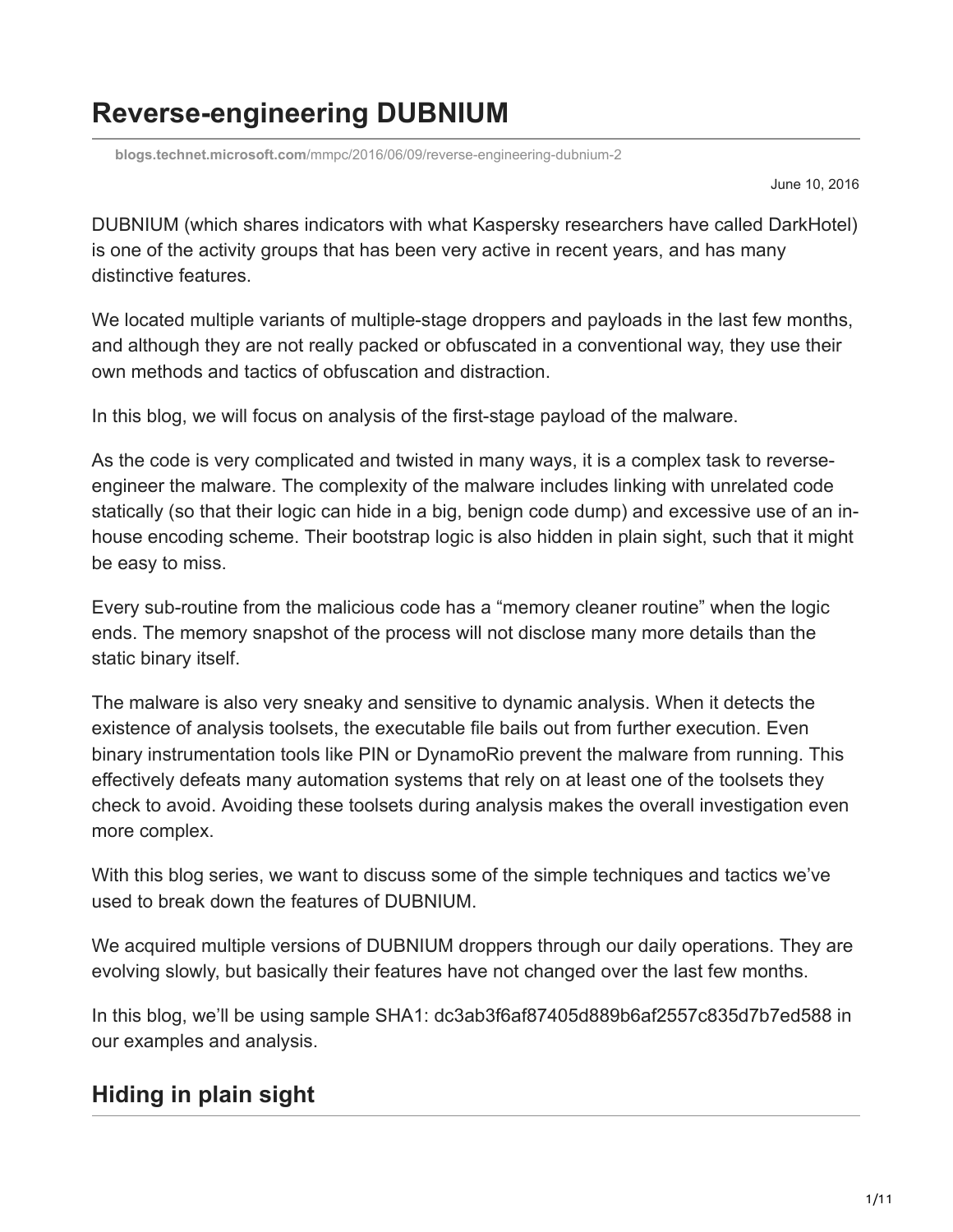The malware used in a DUBNIUM attack is committed to disguising itself as Secure Shell (SSH) tool. In this instance, it is attempting to look like a certificate generation tool. The file descriptions and other properties of the malware look convincingly legitimate at first glance.

| Property           | Value                                  |                             |
|--------------------|----------------------------------------|-----------------------------|
| <b>Description</b> |                                        |                             |
| File description   | SSH public/private key pair generation |                             |
| Type               | Application                            |                             |
| File version       | 0.71.1253.0                            |                             |
| Product name       | <b>RSA Cryptography Suite</b>          | Figure 1: SSH tool disguise |
| Product version    | Release 0.71                           |                             |
| Copyright          | Copyright (C) 2008 - 2014              |                             |
| <b>Size</b>        | 1.34 MB                                |                             |
| Date modified      | 2/3/2016 12:52 PM                      |                             |
| Language           | English (United States)                |                             |
|                    | Original filename sshkevpairgen.exe    |                             |

When it is run, the program actually dumps out dummy certificate files into the file system and, again, this can be very convincing to an analyst who is initially researching the file.

| 01420EB4<br><b>0142DE07</b><br>01420EBA<br>01420EBF<br>8142DEC4<br>0142DEC7<br>0142DEC8<br><b>0142DECD</b><br>01420ED@ | push<br>nov<br>nov<br>call<br>nov<br>pop<br>push<br>nov<br>ca11 | [ebp+var C]<br>edx, [ebp+var 4]<br>ecx, offset assh2 rsa_pub ; "ssh-2 rsa.pub"<br>urite to file<br>Figure 2 Create dummy certificate files<br>edx, [ebp+var 8]<br>ecx<br>$[ebp+var 10]$<br>ecx, offset assh2 rsa pro : "ssh-2 rsa.pro"<br>write to file |
|------------------------------------------------------------------------------------------------------------------------|-----------------------------------------------------------------|---------------------------------------------------------------------------------------------------------------------------------------------------------------------------------------------------------------------------------------------------------|
|------------------------------------------------------------------------------------------------------------------------|-----------------------------------------------------------------|---------------------------------------------------------------------------------------------------------------------------------------------------------------------------------------------------------------------------------------------------------|

The binary is indeed statically linked with OpenSSL library, such that it really does look like an SSH tool. The problem with reverse engineering this sample starts from the fact that it has more than 2,000 functions and most of them are statically linked to OpenSSL code without symbols.



The following is an example of one of these functions – note it even has string references to the source code file name.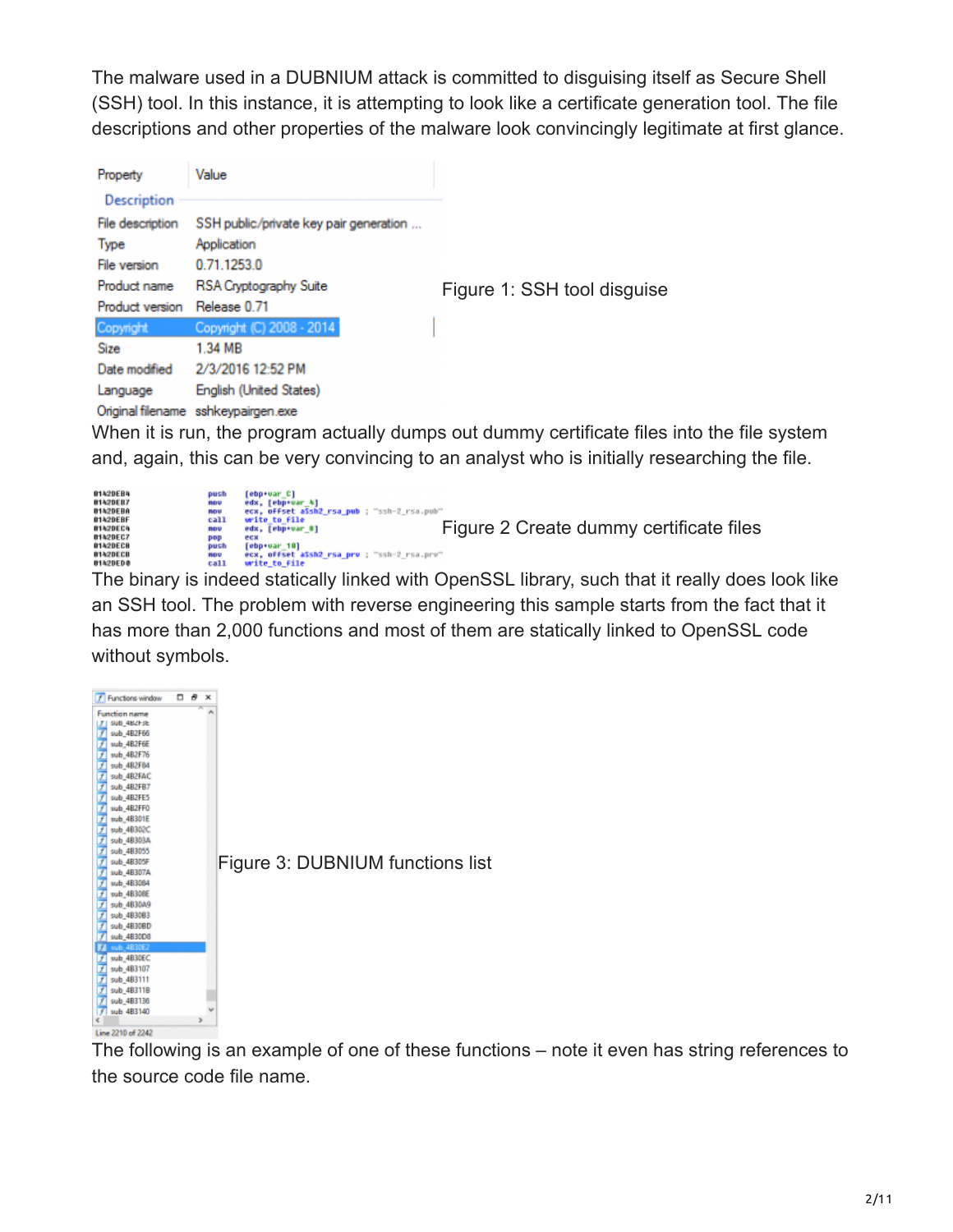

OpenSSL library

It can be extremely time-consuming just going through the dump of functions that have no meaning at all in the code – and this is only one of the more simplistic tactics this malware is using.

We can solve this problem using binary similarity calculation. This technique has been around for years for various purposes, and it can be used to detect code that steals copyrighted code from other software.

The technique can be used to find patched code snippets in the software and to find code that was vulnerable for attack. In this instance, we can use the same technique to clean up unnecessary code snippets from our advanced persistent threat (APT) analysis and make a reverse engineer's life easier.

Many different algorithms exist for binary similarity calculation, but we are going to use one of the simplest approach here. The algorithm will collect the op-code strings of each instruction in the function first (Figure 5). It will then concatenate the whole string and will use a hash algorithm to get the hash out of it. We used the SHA1 hash in this case.

| push       | esi                    |       |
|------------|------------------------|-------|
| nov        | esi, [esp+4+arq 0]     |       |
| test       | esi. esi               |       |
| įΖ         | short loc 42D208       |       |
| nov        | eax, [esi]             |       |
| test       | eax, eax               |       |
| iz         | short loc 420208       |       |
| <b>CMD</b> | dword ptr [eax+10h], 0 |       |
| jz         | short loc_42D208       |       |
| push       | ebx                    |       |
| nov        | ebx, [esp+8+arq_4]     | Figur |
| push       | edi                    |       |
| nov        | edi, [esi+4]           |       |
| test       | edi, edi               |       |
| iz         | short loc 42D1B5       |       |
| push       |                        |       |
| push       | Ø                      |       |
| push       | A                      |       |
| push       | ebx                    |       |
| push       | 4                      |       |
| push       | esi                    |       |

re 5: Op code in the instructions

Figure 6 shows the Python-style pseudo-code that calculates the hash for a function. Sometimes, the immediate constant operand is a valuable piece of information that can be used to distinguish similar but different functions and it also includes the value in the hash string. It is using our own utility function *RetrieveFunctionInstructions* which returns a list of op-code and operand values from a designated function.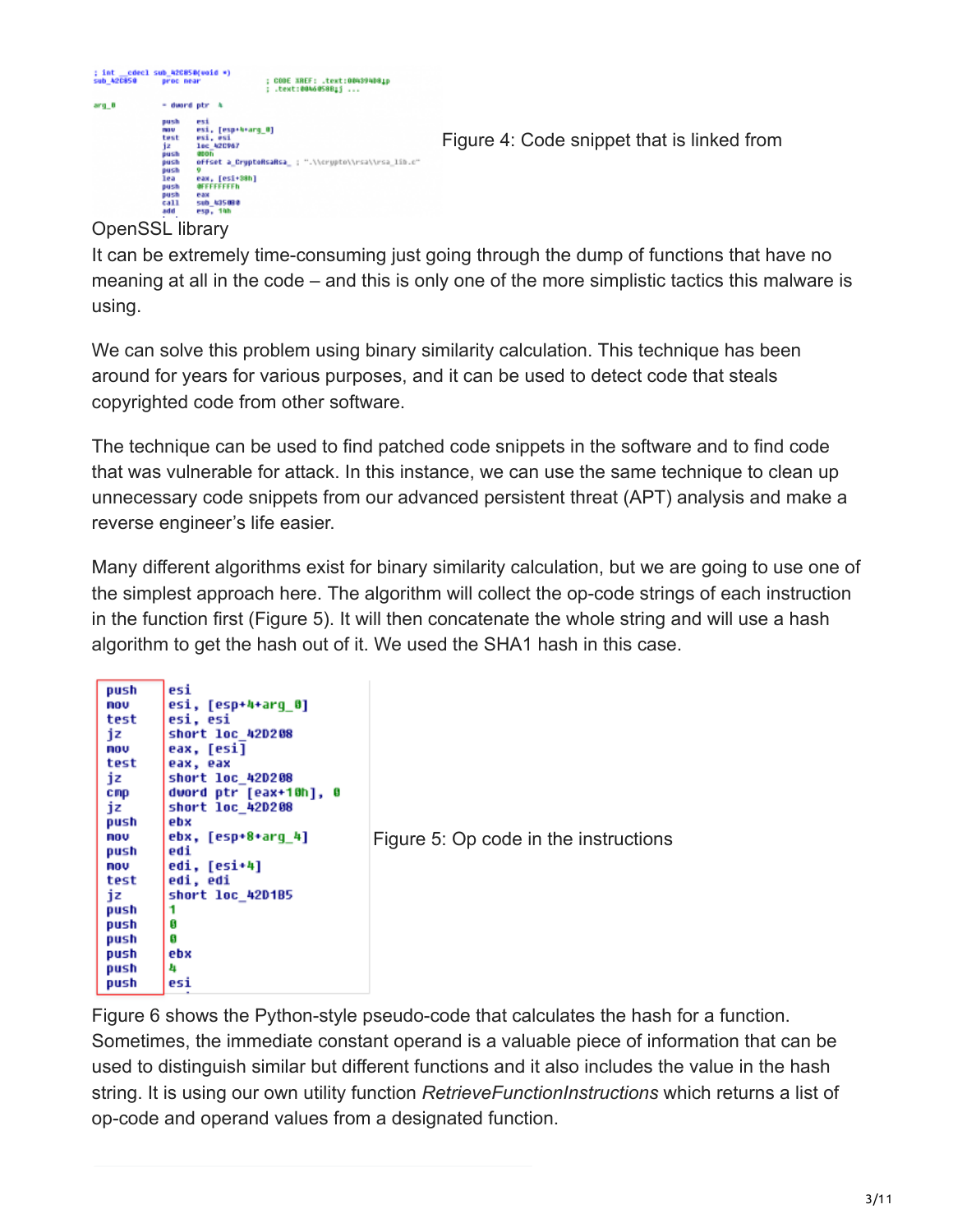```
01 def CalculateFunctionHash(self, func_ea):
02 hash_string=''
03 for (op, operand) in self.RetrieveFunctionInstructions(func_ea):
04 hash_string+=op
05 if len(drefs)==0:
06 for operand in operands:
07 if operand.Type==idaapi.o_imm:
08 hash _string+=('%x' % operand.Value)
09
10 m=hashlib.sha1()
11 m.update(op_string)
12 return m.hexdigest()
```
Figure 6: Pseudo-code for CalculateFunctionHash

With these hash values calculated for the DUBNIUM binary, we can compare these values with the hash values from the original OpenSSL library. We identified from the compilergenerated meta-data that the version the sample is linked to is openssl-1.0.1l-i386-win. After gathering same hash from the OpenSSL library, we could import symbols for the matched functions. In this way, removed most of the functions from our analysis scope.



### **Persistently encoded strings**

The other issue when reverse-engineering DUBNIUM binaries is that it encodes every single string that is used in the code (Figure 8). There is no clue on the functionality of purpose of the binary by just looking at the string's table. We had to decode each of these strings to understand what the binary is intended to do. This may not be technically difficult, but it does require a lot of time and effort.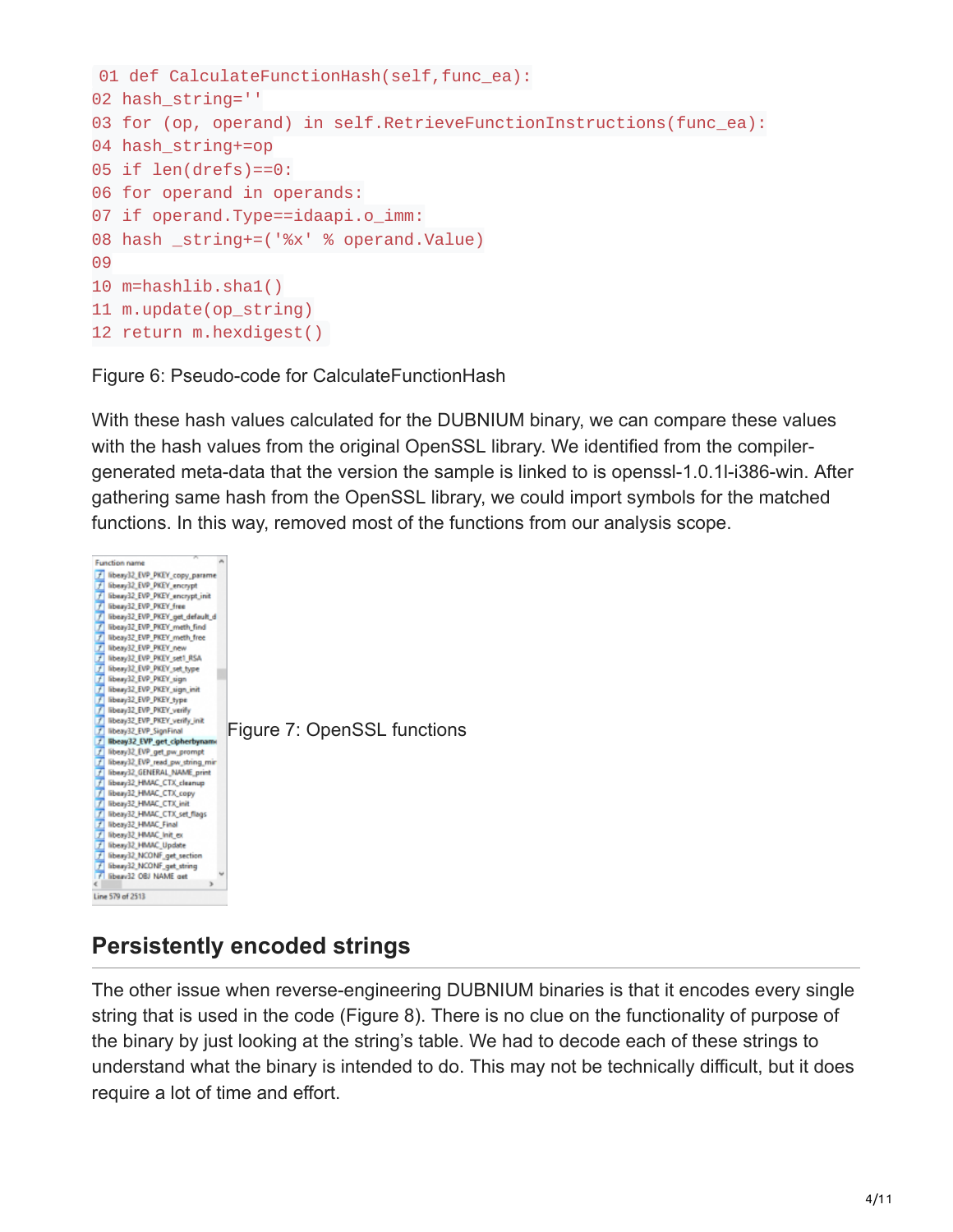

Figure 9 shows how these encoded strings are used. For example, address 0x142C11C has an instruction that loads an encoded string which is decoded as

"*hook\_disable\_retaddr\_check*". The encoded string is passed in *ecx* register to the decoder function (*decode\_string*). Note that the symbol names for the functions were made by us during the analysis.

| <b>BENDETTN 51</b>                    | pash  | eck                                                         |                                            |
|---------------------------------------|-------|-------------------------------------------------------------|--------------------------------------------|
| <b><i>BTAZCTTS 56</i></b>             | pesh  | esi : int                                                   |                                            |
| <b>BIADE116 BD 95 FB FE FF-</b>       | 188   | edx. [ebg=ProcHane]                                         |                                            |
| <b>MINORTTE BY BC 99 SE BY</b>        | ne o  | ecx, offset alhojektu eZway; hook disable retaddr_check     |                                            |
| <b>BENCHALL AS AS AS AN AN</b>        | call  | decode string                                               |                                            |
| <b>B142C136 59</b>                    | pap   | <b>PCK</b>                                                  |                                            |
| <b>B1N2C127 S6</b>                    | pash  | esi : int                                                   |                                            |
| <b>BIADDICK 80 95 EB FC FF-</b>       | 10a   | edx, [ebp=war 329]                                          | Figure 9: Excessive use of encoded strings |
| <b><i>B1NDE13E B9 DB 99 3E B1</i></b> | ne o  | ecx, affort simil TW/Addish ; New? CreateProcessInternalWPM |                                            |
| <b>BYAZCY33 ER FE NE DO DO</b>        | call  | decode string                                               |                                            |
| <b>81420138 59</b>                    | pep   | <b>DER</b>                                                  |                                            |
| <b>B142C139 S9</b>                    | pag   | <b>PCK</b>                                                  |                                            |
| <b>BYAZCY3M RD RD FB FE FF+</b>       | lea   | ecs, [ebp=ProcName] ; 1pProcName                            |                                            |
| <b>BIADEINA EN 50 FC FF FF</b>        | call1 | enun processes                                              |                                            |

Because the *decode\_string* function is excessively used and encoded gibberish strings are always passed to it, we can be confident that the function is truly a string decoder. The *decode\_string* function looks like Figure 10. There are some approaches that can be taken for decoding these files: you could port the code to C or Python and run them through encoded strings, or you could reuse the code snippet itself and pass the encoded string to the decoder function. We took the second option and reused the existing code for decoding strings, for faster analysis of the sample.



For example, we have an encoded string at address 0x013C992C.

Jestificante de 45 de 46 52-avererano db "SERERAKE", 6 [F](https://www.microsoft.com/security/blog/uploads/2018/01/116.png)igure 11: Encoded string

The *decode\_string* function is located at 0x01437036 in our case. The *ecx* register will point to the encoded string and *edx* is the destination buffer address for the decoded string. We just came up with the right place on the stack with enough buffer, which in this case is esp+0x348.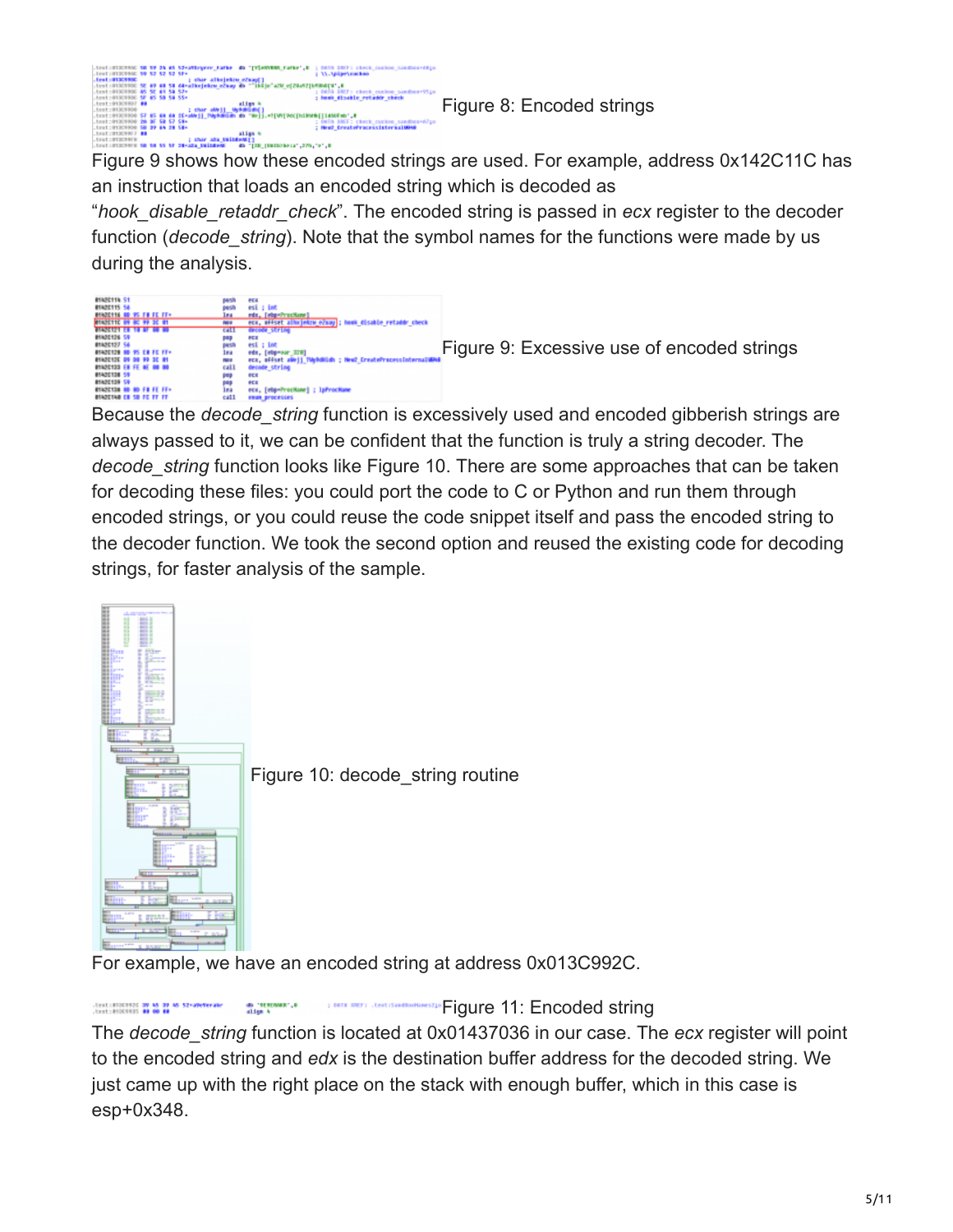Lea edx,  $[esp+0x348]$  – pointer to stack buffer address mov ecx, 0x013C992C – pointer to encoded string call  $0 \times 01437036$  – call to decode string

As the instructions above will decode the encoded string for us, we can use Windbg to run our code. First we prepared a virtual machine environment, because we can possibly run malicious routines from the sample. As there are some possibilities that the *decode\_string* function is dependent on some initialization routines called at startup, we put our first breakpoint to the location where the first instance of *decode\_string* is called. In this way, we can guarantee that our own *decode\_string* call will be surely called with proper setup. That address we came up with is 0x0142BFEE (Figure 12).

UFLE 51<br>BFEF 88 BF 30 9C 3C+<br>OFFC 55<br>BFFC 55<br>OFFD CO 34 DO 00 00 **ecx, ds:SandBoxHanes2[ed1]**<br>
Pex, lesp<sup>a</sup> h58h+war\_110]<br> **Eigure 12: [F](https://www.microsoft.com/security/blog/uploads/2018/01/122.png)irst breakpoint**<br> **decode\_string Filipp** 1ea  $_{\rm{ca11}}^{\rm{ncs}}$ 

Here's where our breakpoint is hit at this address.

|Breakpoint © hit<br>|exp="0100010 = exp="001ef510 ebp=00000105 sep1=0<br>|exp="0142bfee emp="001ef510 ebp=00000105 sep1=0<br>|axage011a0000+0xfbfee : push exp="0023" fx="003b" gx="0000 "" up ei pl nr na pp nc [F](https://www.microsoft.com/security/blog/uploads/2018/01/131.png)igure 13: Breakpoint

Now we need to write the memory over with our own code.

 $0:000$  a 142BFEE 0142bfee lea edx.[esp+0x348] 0142bf = 1ea edx, [esp+0x340]<br>0142bf f 5 nov ecx, 0x013C992C<br>nov ecx, 0x013C992C<br>0142bf fa call 0x01437036 call 0x01437036<br>0142bfff

[F](https://www.microsoft.com/security/blog/uploads/2018/01/141.png)igure 14: Use 'a' command to write instructions

over the current eip location

The memory location where *eip* is pointing looks like the following.

 $\begin{tabular}{l} 0:000 > u 142b \texttt{fee} \\ \texttt{inagn011a000041x0b} \\ 0142b \texttt{fee} \ 042424400000000001 \\ 0142b \texttt{ffe} \ 0132c93c01 \\ 0142b \texttt{ffe} \ 0137b00000000001 \\ \texttt{0112b} \end{tabular}$ edx.[esp+348h]<br>ecx.offset image813a8080+0x2992c (813c992c)<br>image813a888b+0x97836 (81437836) [F](https://www.microsoft.com/security/blog/uploads/2018/01/151.png)igure 15: New disassembly code

Basically, we put the breakpoint on the entry of the *decode\_string* and exit of the function. With the entry of the function, we save the *edx* register value to a temporary register and use it to dump out the decoded string memory location at the exit point.

```
0:000> bp 01437036 ".echo >> Decrypt Enterida ecsir #t1=@edsir #t2=@ecsig"<br>0:000> bp 01437296 ".echo >> Decrypt Exitir #t2jda #t1:g"<br>0:000> g
0:000> g<br>>> Dacrypt Enter<br>013c912c '9E9ERAMR'<br>>> Decrypt Exit<br>$t2=013c992c<br>011ef858 '<UUCHOO\'
                                                                                                                                    Figure 16: Breakpoints and dump of decoded
```
#### string

Now we have a handy way to decrypt the strings we have. Just after a few IDAPython scripts that retrieve all possible encoded strings and automatically generates the assembly code that calls *decode\_string*, we can come up with a new IDA listing that shows the decoded string as the comment.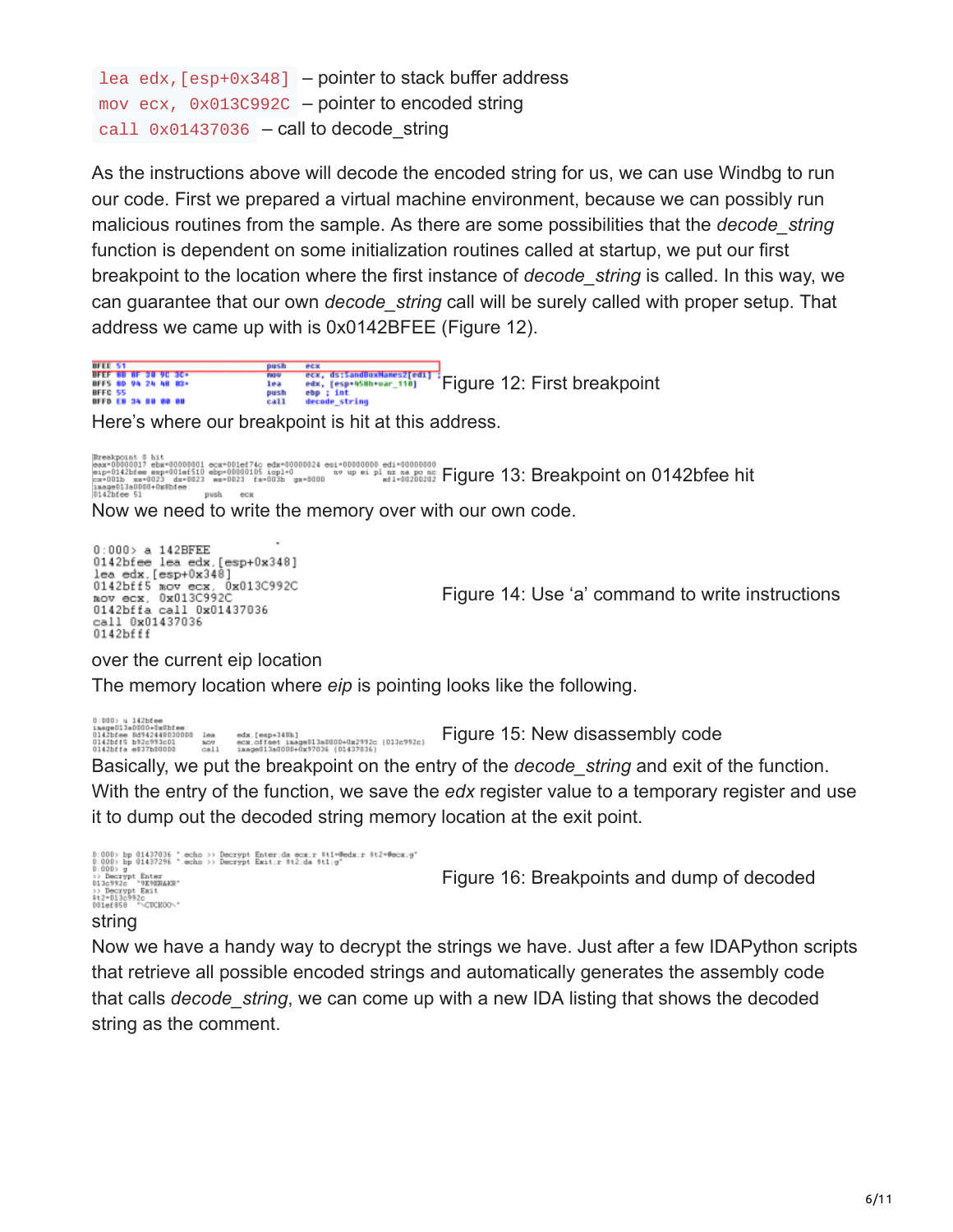

### **Memory cleanup**

Even after encoding every single string related to malicious code, the DUBNIUM malware goes one more step to hide its internal operations. When it calls *decode\_string* to decode an encoded string, it will use the local stack variable to save the decoded string. Whenever the function returns, it calls *fill\_memory\_with\_random\_bytes* function for every local variable it used, so that the stack is cleared from decoded strings.



[F](https://www.microsoft.com/security/blog/uploads/2018/01/181.png)igure 18: Calling memory cleaner function

The memory cleaner function generates random bytes and fills the memory area. This can be very simple, and but still can be very annoying to malware analysts because, even with memory snapshot, we can't acquire any meaningful strings out of it. It's not easy to get a clue of what this binary is doing internally by just skimming through a memory snapshot.

| $.$ test:0008/CCD<br>$-text:00007CCD$<br>.test:0008/CCD | test:00007CCD fill memory with random bytes proc near ; CODE 3REF: enum processes-CATp<br>: sub BABERE+100To |
|---------------------------------------------------------|--------------------------------------------------------------------------------------------------------------|
| .test:00EE/CCD var 20                                   | $+$ deard str $-200$                                                                                         |
| .test:00007CCD var 10                                   | $=$ deard str $-10h$                                                                                         |
| .test:0000/CCD ms exc                                   | - GPPEN RECORD ptr -10h                                                                                      |
|                                                         |                                                                                                              |
|                                                         |                                                                                                              |
| .text:####7EF7                                          | <b>SBC</b><br>ecx                                                                                            |
| .text:####7CF#                                          | <b>eal1</b><br>generate randon number                                                                        |
| .text:####7CFB                                          | esi, eas<br><b>Ball</b>                                                                                      |
| .text:#0087EFF                                          | edx, Wih<br><b>No U</b>                                                                                      |
| .text:#8887304                                          | $n = r$<br>ecx, ecx                                                                                          |
| .text:####79.06                                         | generate randon number<br>call                                                                               |
| text:####7946                                           | ; size t<br>pash                                                                                             |
|                                                         | eui.                                                                                                         |
| .text:####79#C                                          | <b>MON2H</b><br>ecx, al                                                                                      |
| .text:####79.0F                                         | 1.105<br>pash<br>eca                                                                                         |
| .text:#0087910                                          | ecx, [ebp+ear 10]<br><b>Bar</b>                                                                              |
| .text:####7913                                          | add<br>ecx, edi                                                                                              |
| .text:####7915                                          | $:$ void $*$<br>pash<br>eca                                                                                  |
| text:####7916                                           | call.<br>nomiet                                                                                              |

[F](https://www.microsoft.com/security/blog/uploads/2018/01/18b.png)igure 18b: Calling memory cleaner function

# **Various environment check**

Once we have decoded the string, further reverse engineering becomes trivial. It is no more complicated than any other malware we observe on a daily basis. The DUBNIUM binary checks for the running environment very extensively. It has a very long list of security products and other software it detects, and it appears that it detects all major antimalware and antivirus vendor process names.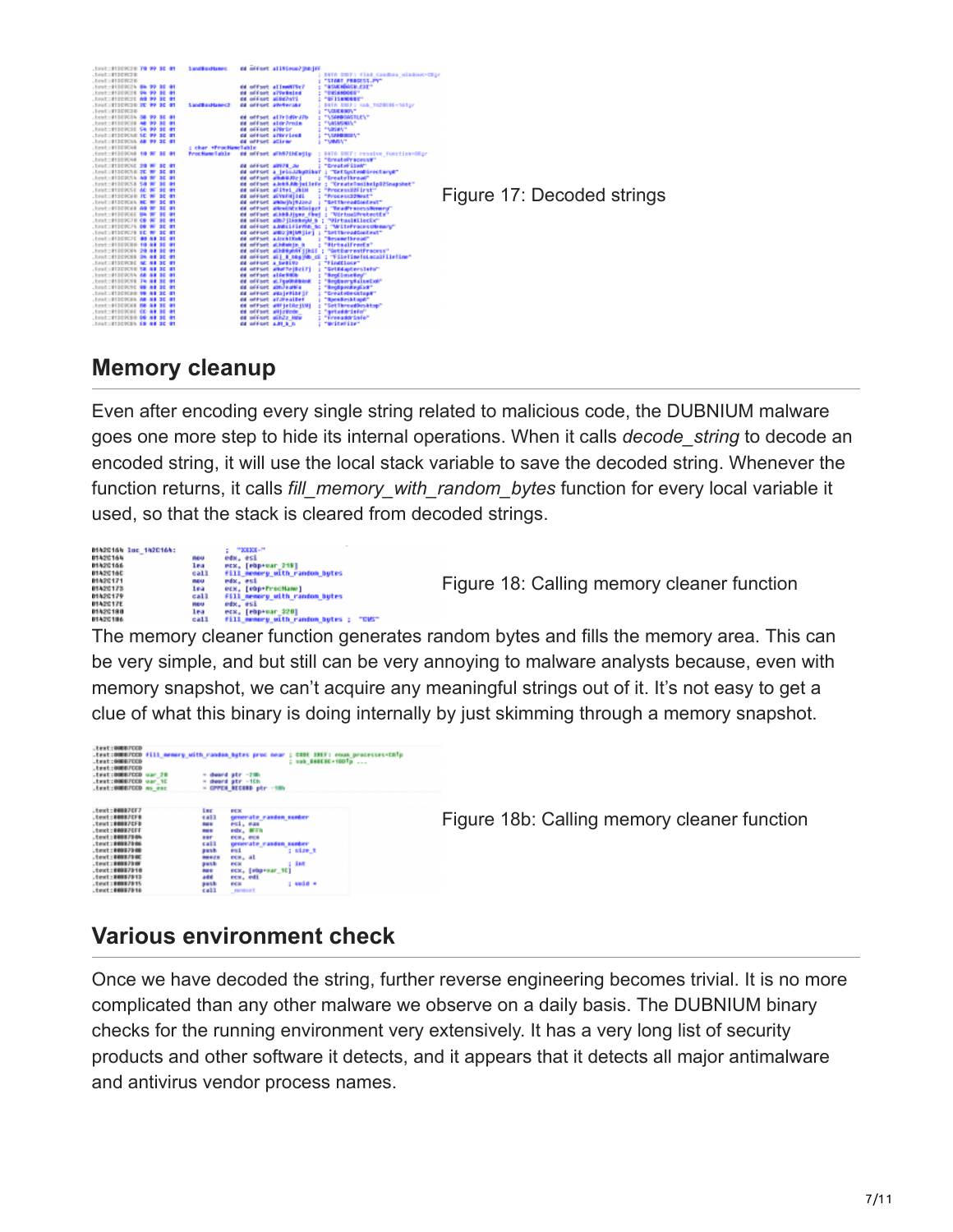One other very interesting fact is the presence of process names that are associated with software mainly used in China. For example, *QQPCRTP.exe* and *QQPCTray.exe* are from a messaging software by a company based in China. Also, *ZhuDongFangYu.exe*, *360tray.exe* and *360sd.exe* process names are used by security products that originate from China. From the software it detects, we get the impression that the malware is focusing on a specific geolocation as its target.



Aside from security programs and other programs used daily that can be used to profile its targets, the DUBNIUM malware also checks for various program analysis tools including Pin and DynamoRIO. It also checks for a virtual machine environment. If some of these are detected, it quits its execution. Overall, the malware is very cautious and deterministic in running its main code.

The following figure shows the code that checks for the existence of the Fiddler web debugger, which is very popular among malware analysts. As we wanted to use Fiddler to get a better understanding on the network activity of the malware, we manually patched the routine so it would not detect the Fiddler mutex.



### **Second payload download**

The DUBNIUM samples are distributed in various ways, one instance was using a zero-day exploit that targets Adobe Flash, in December 2015. We also observed the malware is distributed through spear-phishing campaigns that involve social engineering with LNK files.

After downloading this payload, it would check the running environment and will only proceed with the next stage when it determines the target is a valid one for its purpose.

If software and environment check passes, the first stage payload will try to download the second stage payload from the command and control (C&C) server. It will pass information such as the IP, MAC address, hostname and Windows language ID to the server, and the server will return the encoded second stage payload.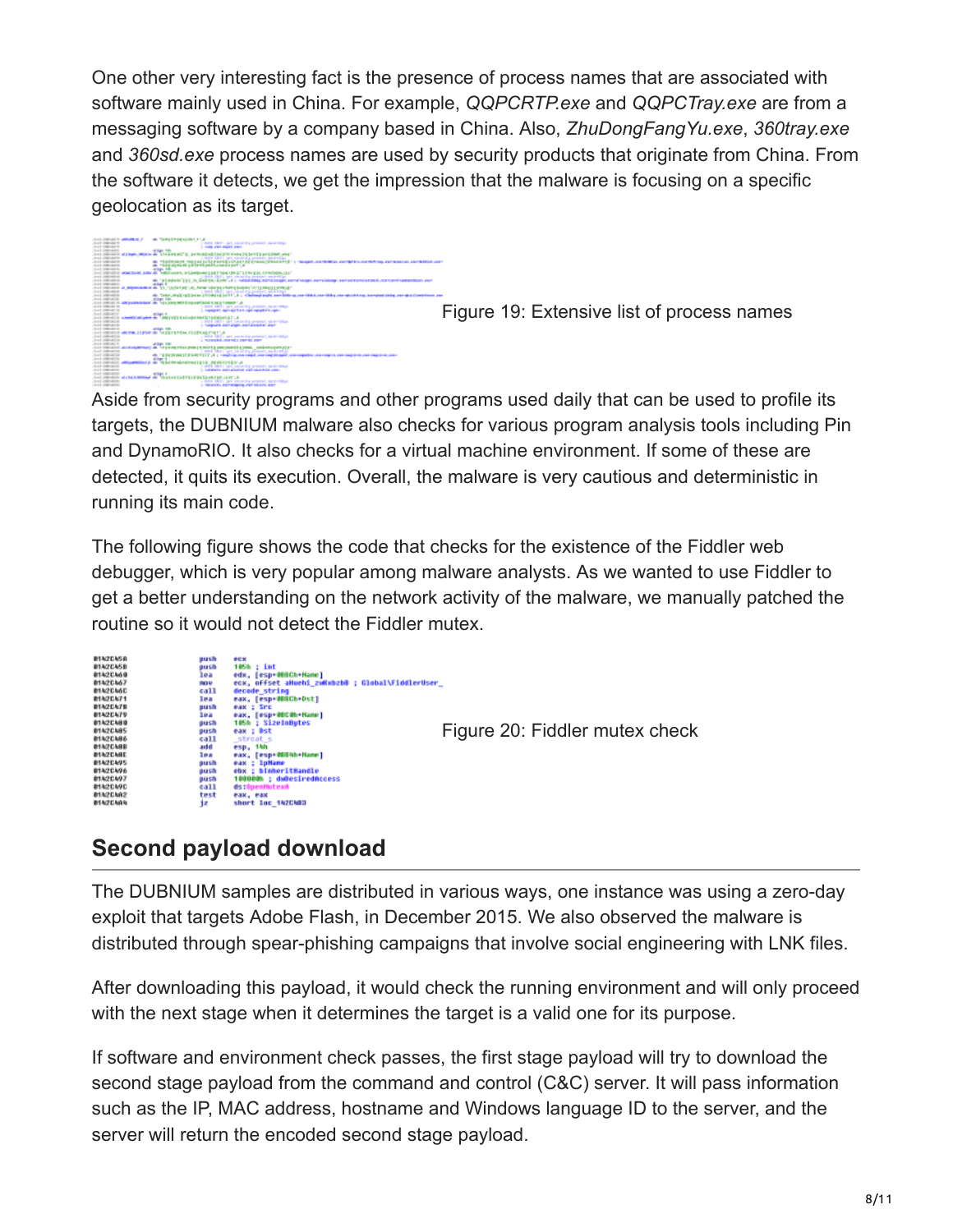

Figure 22: Encoded strings of the client informationThe way the first stage payload downloads the second payload is both interesting and unique. It doesn't access the Internet directly from the code, but it uses the system-installed *mshta.exe* binary. *Mshta.exe* is often used by malware to run VBscript for malicious purposes, but using it for downloading a general purpose payload is not so common. This is because *mshta.exe* doesn't support downloading URL contents directly to an arbitrary location.

DUBNIUM spawns the *mshta.exe* process with the URL to download and waits for some time, after that it opens the *mshta.exe* process and goes through open file handles to find a handle for the temporary file that is associated with the downloaded contents.

This is a very inconvenient way to download a payload from the Internet, but it is useful for hiding the originating process for network activities. Sometimes network security programs check for the process name and their digital signature to check if they have the right to access outside the network. In that case, this feature will be very handy for the malware.

**[F](https://www.microsoft.com/security/blog/uploads/2018/01/231.png)igure 23:** mshta.exe execution code 01000110555<br>00790558 42<br>0079058 62<br>0079058 <u>74</u>

As you can see from the figures below, it uses process-related documented and undocumented APIs to retrieve file handles from the *mshta.exe* process, resolves their names and uses filename heuristics to check if it is a response file or not.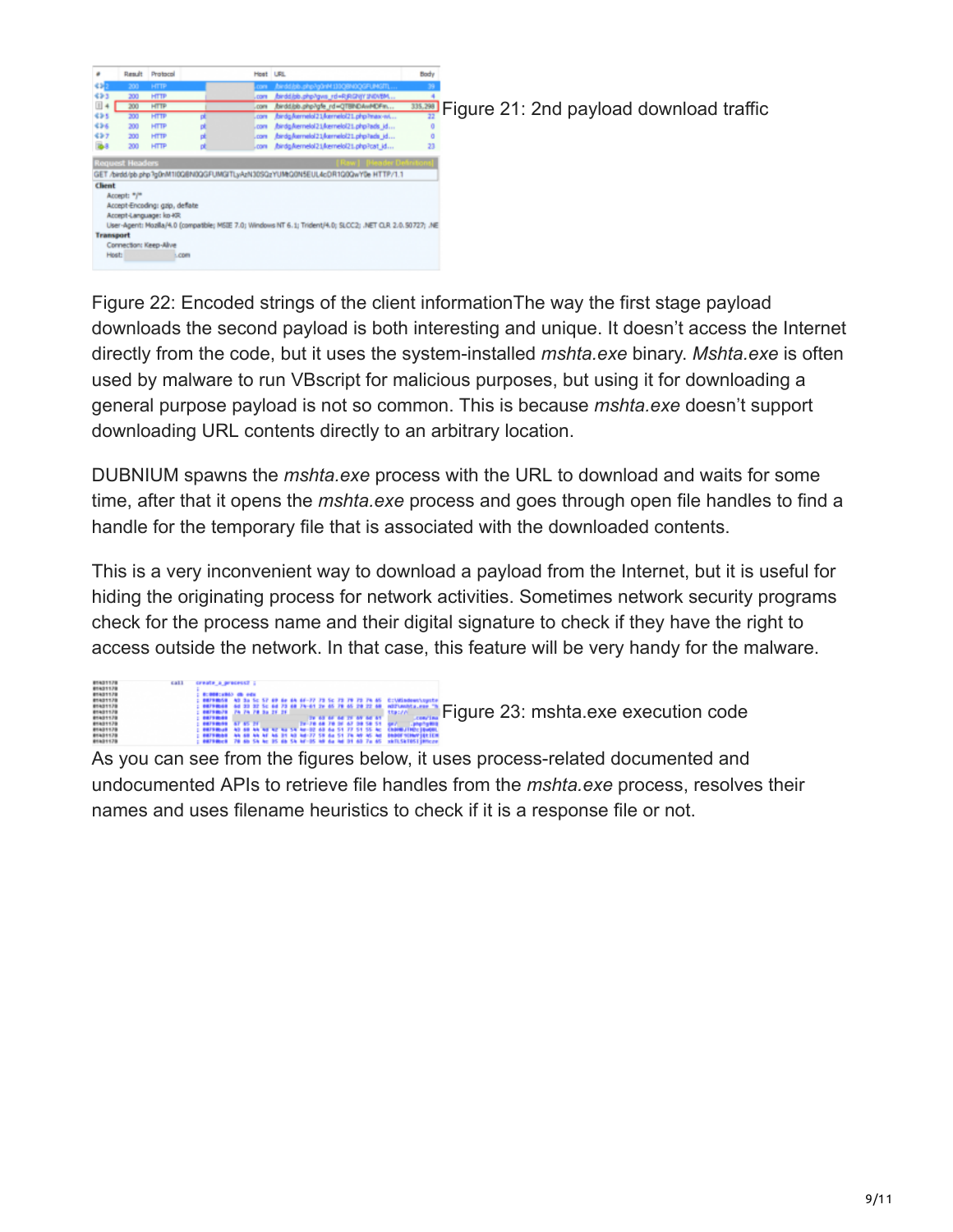| --                                 |                                                                                                    |
|------------------------------------|----------------------------------------------------------------------------------------------------|
| <b><i>B1420 MFB</i></b>            | pach<br>ebp : duProcessid                                                                          |
| <b>B1NZFWFC</b>                    | 0 : binhovitHandle<br>pach                                                                         |
| <b><i>B1420 MFS</i></b>            | <b>AM : debesiredAccess</b><br>pach                                                                |
| 814,755,88                         | call<br>461<br><b>TOLPIA</b>                                                                       |
| <b>RT 9.79 % B&amp;</b>            | <b>PMP UP</b><br>P50. P38                                                                          |
| <b><i>B1N2F588</i></b>             | <b>Pair</b> of<br>[eig+27@v=lourceProcessRandle], ebp                                              |
| <b><i>B142F1BC</i></b>             | tect<br>Php., 46p                                                                                  |
| <b><i>B152F5.0E</i></b>            | chert lac 182FULS                                                                                  |
|                                    | 10                                                                                                 |
|                                    |                                                                                                    |
|                                    |                                                                                                    |
| <b>A 16 16</b>                     |                                                                                                    |
| <b><i>B1420538</i></b>             |                                                                                                    |
| <b>BIADISDO DAC IADESDO:</b>       | ; SystemMandleInFormation                                                                          |
| <b>R1427538</b>                    | 181                                                                                                |
| <b><i>R1425538</i></b>             | paids<br><b>Sall</b><br>edi ; MiBuergigateminéarmation                                             |
| <b><i>R1420538</i></b>             |                                                                                                    |
|                                    |                                                                                                    |
| <b><i>B1425538</i></b>             | <b>NTSTATES WINNFI MEQuerySystemInformations</b>                                                   |
| #14271538                          | SYLTEM INFORMATION CLASS SysteminformationClass.<br>Jn                                             |
| <b><i>B142F538</i></b>             | Innet<br>POSIS<br>tectentaformation,                                                               |
| #1427138                           | <b>BILDING</b><br>UpitentaformationLength,<br><b>Tim</b>                                           |
| <b><i>B152F135</i></b>             | <b>Apt. PH.090</b><br><b>Birlared.cogilh</b>                                                       |
| #1527138                           | ы                                                                                                  |
| <b>BENJULSC</b>                    | ras, <b>ECONOMIA</b><br>174                                                                        |
| <b><i>BINDERNI</i></b>             | u<br>short retro                                                                                   |
|                                    |                                                                                                    |
|                                    |                                                                                                    |
|                                    |                                                                                                    |
| <b>BYANT188</b>                    | pos chi                                                                                            |
| <b>WIND LBS</b>                    | ٠<br>pault.                                                                                        |
| <b>WINDTER</b>                     | ٠<br>parts.                                                                                        |
| <b>WIND SEA</b><br><b>WIND SEN</b> | eas, (espiritualitati) ; largetheatle<br><b>SALE</b>                                               |
| <b>WINDISTS</b>                    | por citi<br>444<br><b>CATT</b><br>49.11<br>arrasthuces.                                            |
| <b>MINNYSER</b>                    | eas ; targethrocerchandto<br>por cit.                                                              |
| <b>WINDITER</b>                    | eas, (expirmate(surceBandle)<br><b>Adventure</b>                                                   |
| <b>RIVERTS</b>                     | pacts.<br>448                                                                                      |
| <b>ALL AN SALE</b>                 | --<br><b>Lange CREbe Count and Concernships (Co.)</b>                                              |
| <b><i>RIVETTA</i></b>              | <b>CATT</b><br>superMilk-MilkaplicateMajacti                                                       |
| <b>WINDER</b><br><b>MINST184</b>   | The JobupticateMhject contine creates a handle that is a duplicate of the opecified course handle. |
| <b>MINST184</b>                    |                                                                                                    |
| <b>WINDITER</b>                    | MISSATES Judicectical editions to                                                                  |
| <b>MINST 184</b>                   | imes d<br>mercefracecolandis.<br>36.                                                               |
| <b>WINDITER</b>                    | 黨<br>$\frac{1}{2}$<br>Improvement Le.                                                              |
| <b>WINDER</b>                      | <b>MARKET</b><br>34,440<br>TurgetProcessRandle.                                                    |
| <b>WINDITION</b>                   | <b>Bull</b> , <b>Juli</b><br><b>FRANCIS</b><br>TurgetRandle,                                       |
| <b>MINDI 184</b>                   | MIXII MIX Secorations.<br><b>CHECK</b>                                                             |
| <b>MINUTES</b>                     | ×<br>$m =$<br>Rand LeAttle Lindley                                                                 |
|                                    |                                                                                                    |
| <b>MINUTES</b>                     | $10 - 10 = 0.004$<br>ю<br><b>Bartlingham</b>                                                       |
| <b>WINDFIEL</b><br><b>MINUTES</b>  |                                                                                                    |
| <b>WINDITER</b>                    | Earch<br><b>REE., REE</b><br><b>Jan FASTTEN</b>                                                    |

[F](https://www.microsoft.com/security/blog/uploads/2018/01/242.png)igure 24: API calls to retrieve handle file name in

#### mshta.exe process

The cache filename will be retrieved and opened to retrieve the payload from the C&C server.



#### **Conclusion**

Overall, the functionality of the DUBNIUM first stage payload is not so advanced in its functionality. It is a very simple downloader for the second stage payload.

However, the way it operates is very strategic:

- It hides in plain sight.
- It is very careful in initiating the next stage of the attack.
- It checks many different security products and user-installed programs that are bound to specific geolocations and cultures.
- It encodes every string that can be useful for quick analysis.
- It encodes outbound web traffic.
- It doesn't use high class encryption but it does use an excessive amount of in-house string scrambling algorithms.